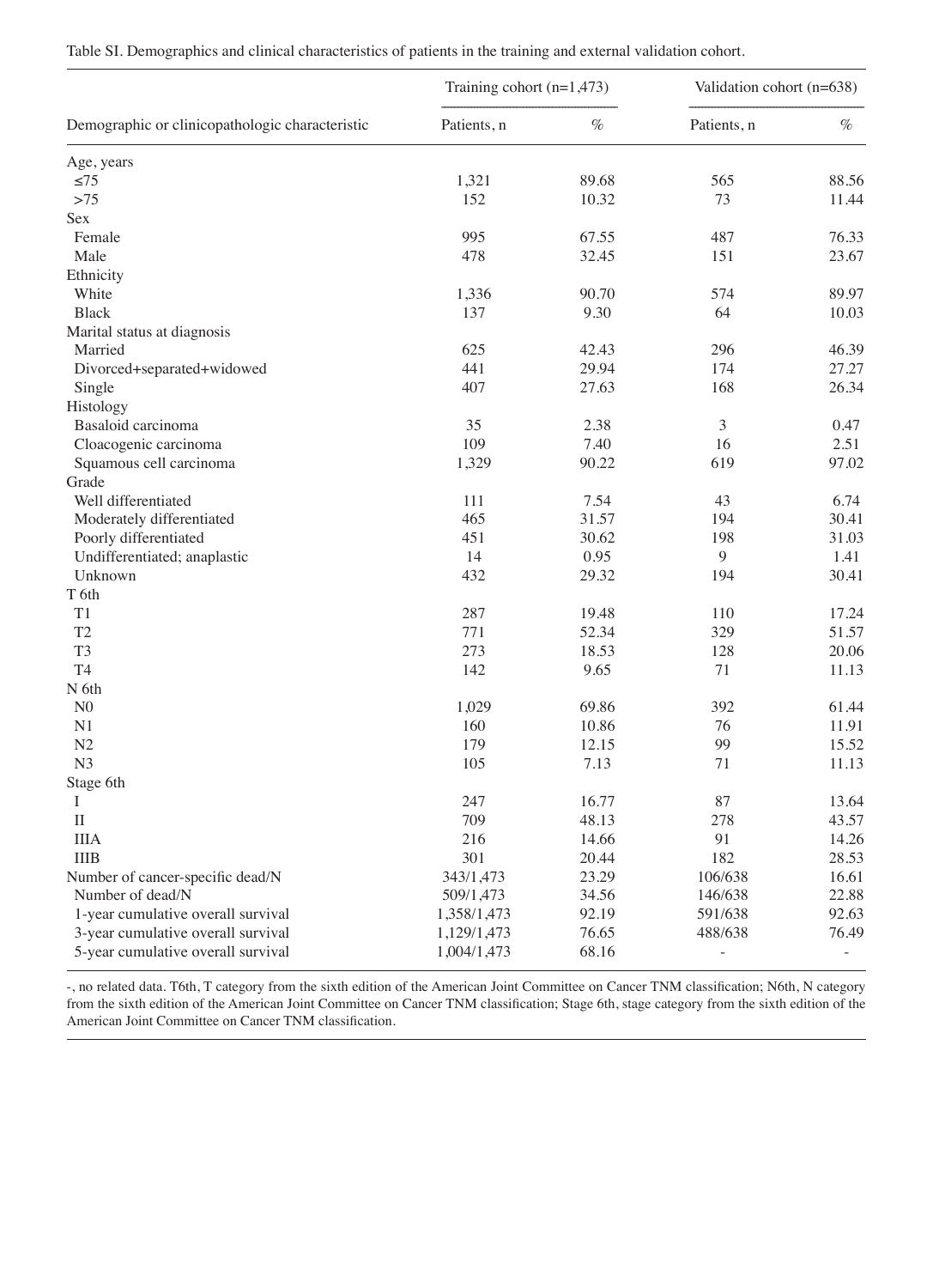Table SII. Univariate and multivariate analyses for cancer-specific survival.

|                                      |                                | Multivariate analysis    |         | Included factors for<br>construction of the nomogram |         |
|--------------------------------------|--------------------------------|--------------------------|---------|------------------------------------------------------|---------|
| Variable                             | Univariate<br>analysis P-value | Hazard<br>ratio (95% CI) | P-value | Hazard ratio (95% CI)                                | P-value |
| Age, years                           | < 0.001                        |                          | < 0.001 |                                                      | < 0.001 |
| $\leq 75$                            |                                | Reference                |         | Reference                                            |         |
| $>75$                                |                                | 2.202 (1.618-2.996)      |         | 2.202 (1.618-2.996)                                  |         |
| Sex                                  | < 0.001                        |                          | < 0.001 |                                                      | <0.001  |
| Female                               |                                | Reference                |         | Reference                                            |         |
| Male                                 |                                | 1.952 (1.549-2.460)      |         | 1.952 (1.549-2.460)                                  |         |
| Ethnicity                            | < 0.001                        |                          | 0.005   |                                                      | 0.005   |
| White                                |                                | Reference                |         | Reference                                            |         |
| <b>Black</b>                         |                                | 1.555 (1.140-2.122)      |         | 1.555 (1.140-2.122)                                  |         |
| Marital status at diagnosis          | < 0.001                        |                          | 0.033   |                                                      | 0.033   |
| Married                              |                                | Reference                |         | Reference                                            |         |
| Divorced+separated+widowed           |                                | 1.339 (1.018-1.762)      |         | 1.339 (1.018-1.762)                                  |         |
| Single                               |                                | 1.412 (1.064-1.873)      |         | 1.412 (1.064-1.873)                                  |         |
| Histology                            | 0.227                          |                          |         |                                                      |         |
| Basaloid carcinoma                   |                                |                          |         |                                                      |         |
| Cloacogenic carcinoma                |                                |                          |         |                                                      |         |
| Squamous cell carcinoma              |                                |                          |         |                                                      |         |
| Grade                                | 0.103                          |                          |         |                                                      |         |
| Well differentiated                  |                                |                          |         |                                                      |         |
|                                      |                                |                          |         |                                                      |         |
| Moderately differentiated            |                                |                          |         |                                                      |         |
| Poorly differentiated                |                                |                          |         |                                                      |         |
| Undifferentiated; anaplastic unknown |                                |                          |         |                                                      |         |
| T6th                                 | < 0.001                        |                          | < 0.001 |                                                      | < 0.001 |
| T <sub>1</sub>                       |                                | Reference                |         | Reference                                            |         |
| T <sub>2</sub>                       |                                | 2.134 (1.425-3.196)      |         | 2.134 (1.425-3.196)                                  |         |
| T <sub>3</sub>                       |                                | 3.186 (2.062-4.924)      |         | 3.186 (2.062-4.924)                                  |         |
| T <sub>4</sub>                       |                                | 4.880 (3.093-7.699)      |         | 4.880 (3.093-7.699)                                  |         |
| N6th                                 | < 0.001                        |                          | < 0.001 |                                                      | < 0.001 |
| N <sub>0</sub>                       |                                | Reference                |         | Reference                                            |         |
| N1                                   |                                | 1.293 (0.919-1.820)      |         | 1.293 (0.919-1.820)                                  |         |
| N <sub>2</sub>                       |                                | 1.836 (1.369-2.461)      |         | 1.836 (1.369-2.461)                                  |         |
| N <sub>3</sub>                       |                                | 2.200 (1.575-3.072)      |         | 2.200 (1.575-3.072)                                  |         |
| Stage 6th                            | < 0.001                        |                          |         |                                                      |         |
| I                                    |                                |                          |         |                                                      |         |
| $_{\rm II}$                          |                                |                          |         |                                                      |         |
| <b>IIIA</b>                          |                                |                          |         |                                                      |         |
| <b>IIIB</b>                          |                                |                          |         |                                                      |         |
|                                      |                                |                          |         |                                                      |         |

T6th, T category from the sixth edition of the American Joint Committee on Cancer TNM classification; N6th, N category from the sixth edition of the American Joint Committee on Cancer TNM classification; Stage 6th, stage category from the sixth edition of the American Joint Committee on Cancer TNM classification.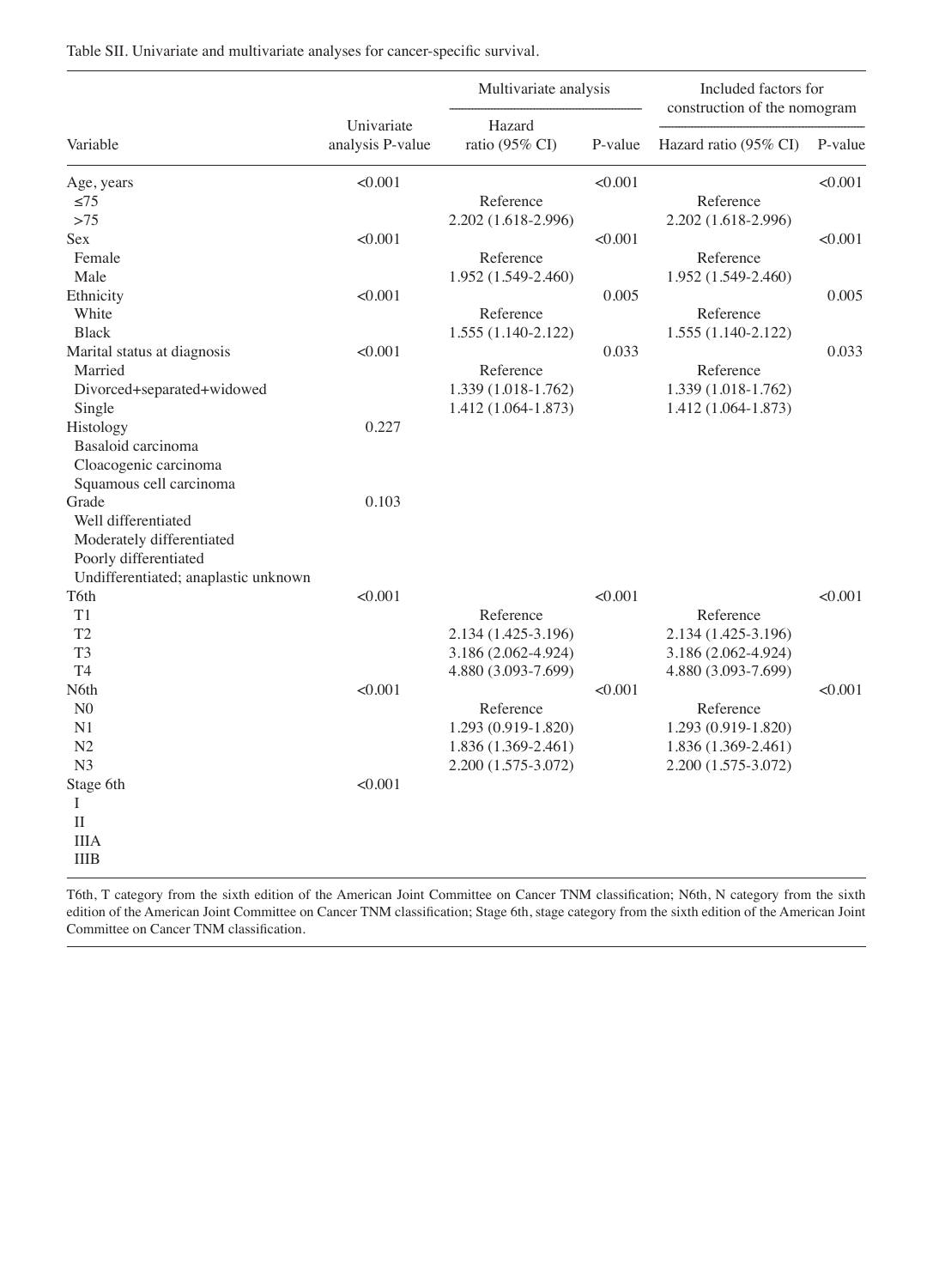Table SIII. Univariate and multivariate analyses of overall survival.

|                              |                                | Multivariate analysis    |         | Included factors for<br>construction of the nomogram |         |
|------------------------------|--------------------------------|--------------------------|---------|------------------------------------------------------|---------|
| Variable                     | Univariate<br>analysis P-value | Hazard<br>ratio (95% CI) | P-value | Hazard ratio (95% CI)                                | P-value |
| Age, years                   | < 0.001                        |                          | < 0.001 |                                                      | < 0.001 |
| $\leq 75$                    |                                | Reference                |         | Reference                                            |         |
| >75                          |                                | 2.626 (2.076-3.322)      |         | 2.626 (2.076-3.322)                                  |         |
| Sex                          | < 0.001                        |                          | < 0.001 |                                                      | < 0.001 |
| Female                       |                                | Reference                |         | Reference                                            |         |
| Male                         |                                | 1.716 (1.416-2.080)      |         | 1.716 (1.416-2.080)                                  |         |
| Ethnicity                    | < 0.001                        |                          | < 0.001 |                                                      | < 0.001 |
| White                        |                                | Reference                |         | Reference                                            |         |
| <b>Black</b>                 |                                | $1.636(1.265-2.115)$     |         | $1.636(1.265-2.115)$                                 |         |
| Marital status at diagnosis  | < 0.001                        |                          | 0.001   |                                                      | 0.001   |
| Married                      |                                | Reference                |         | Reference                                            |         |
| Divorced+separated+widowed   |                                | 1.447 (1.159-1.806)      |         | 1.447 (1.159-1.806)                                  |         |
| Single                       |                                | 1.442 (1.141-1.824)      |         | 1.442 (1.141-1.824)                                  |         |
| Histology                    | 0.475                          |                          |         |                                                      |         |
| Basaloid carcinoma           |                                |                          |         |                                                      |         |
| Cloacogenic carcinoma        |                                |                          |         |                                                      |         |
| Squamous cell carcinoma      |                                |                          |         |                                                      |         |
| Grade                        | 0.418                          |                          |         |                                                      |         |
| Well differentiated          |                                |                          |         |                                                      |         |
| Moderately differentiated    |                                |                          |         |                                                      |         |
| Poorly differentiated        |                                |                          |         |                                                      |         |
| Undifferentiated; anaplastic |                                |                          |         |                                                      |         |
| Unknown                      |                                |                          |         |                                                      |         |
| T6th                         | < 0.001                        |                          | < 0.001 |                                                      | < 0.001 |
| T <sub>1</sub>               |                                | Reference                |         | Reference                                            |         |
| T <sub>2</sub>               |                                | 1.714 (1.283-2.289)      |         | 1.714 (1.283-2.289)                                  |         |
| T <sub>3</sub>               |                                | 2.332 (1.685-3.226)      |         | 2.332 (1.685-3.226)                                  |         |
| T <sub>4</sub>               |                                | 3.252 (2.291-4.617)      |         | 3.252 (2.291-4.617)                                  |         |
| N6th                         | < 0.001                        |                          | < 0.001 |                                                      | < 0.001 |
| N <sub>0</sub>               |                                | Reference                |         | Reference                                            |         |
| N1                           |                                | 1.075 (0.803-1.440)      |         | 1.075 (0.803-1.440)                                  |         |
| N2                           |                                | 1.510 (1.174-1.942)      |         | 1.510 (1.174-1.942)                                  |         |
| N <sub>3</sub>               |                                | 1.744 (1.297-2.346)      |         | 1.744 (1.297-2.346)                                  |         |
| Stage 6th                    | < 0.001                        |                          |         |                                                      |         |
| $\bf{l}$                     |                                |                          |         |                                                      |         |
| $\rm II$                     |                                |                          |         |                                                      |         |
| <b>IIIA</b>                  |                                |                          |         |                                                      |         |
| $\rm IIIB$                   |                                |                          |         |                                                      |         |
|                              |                                |                          |         |                                                      |         |

T6th, T category from the sixth edition of the American Joint Committee on Cancer TNM classification; N6th, N category from the sixth edition of the American Joint Committee on Cancer TNM classification; Stage 6th, stage category from the sixth edition of the American Joint Committee on Cancer TNM classification.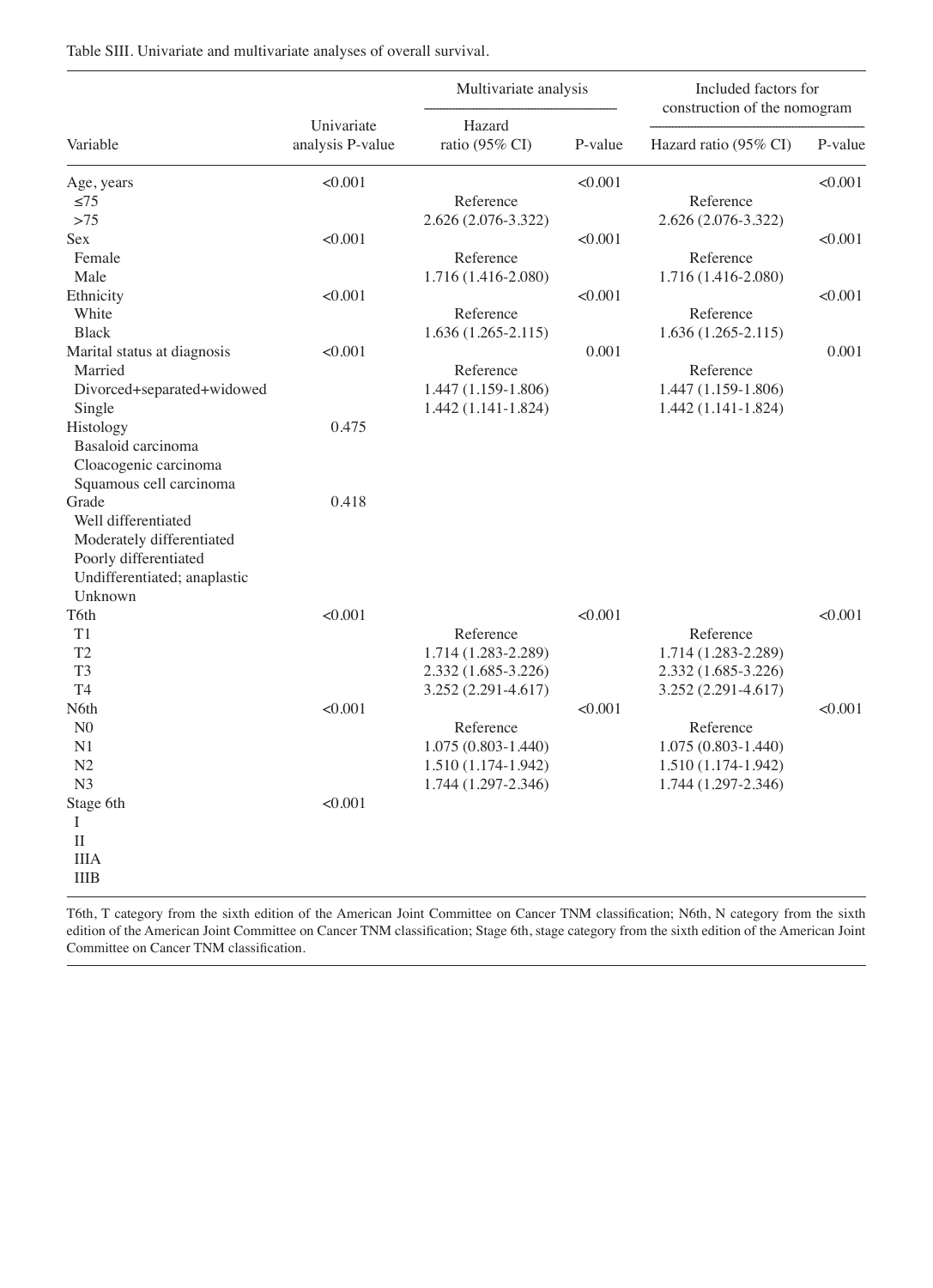Table SIV. Prognostic scores of variables in the nomograms.

| Variable and<br>prognostic score | Score (nomogram<br>of CSS) | Mean of estimated<br>5-year CSS, % | Score (nomogram<br>of OS) | Mean of estimated<br>5-year OS, % |
|----------------------------------|----------------------------|------------------------------------|---------------------------|-----------------------------------|
| Age, years                       |                            |                                    |                           |                                   |
| $\leq 75$                        | $\mathbf{0}$               |                                    | $\boldsymbol{0}$          |                                   |
| $>75$                            | 4.98                       |                                    | 8.19                      |                                   |
| Sex                              |                            |                                    |                           |                                   |
| Female                           | $\mathbf{0}$               |                                    | $\boldsymbol{0}$          |                                   |
| Male                             | 4.22                       |                                    | 4.57                      |                                   |
| Ethnicity                        |                            |                                    |                           |                                   |
| White                            | $\mathbf{0}$               |                                    | $\boldsymbol{0}$          |                                   |
| <b>Black</b>                     | 2.79                       |                                    | 4.17                      |                                   |
| Marital status at diagnosis      |                            |                                    |                           |                                   |
| Married                          | $\boldsymbol{0}$           |                                    | $\boldsymbol{0}$          |                                   |
| Divorced+separated+widowed       | 1.84                       |                                    | 3.12                      |                                   |
| Single                           | 2.18                       |                                    | 3.11                      |                                   |
| T6th                             |                            |                                    |                           |                                   |
| T1                               | $\mathbf{0}$               |                                    | $\boldsymbol{0}$          |                                   |
| T <sub>2</sub>                   | 4.77                       |                                    | 4.56                      |                                   |
| T <sub>3</sub>                   | 7.30                       |                                    | 7.17                      |                                   |
| T <sub>4</sub>                   | 10.00                      |                                    | 10.00                     |                                   |
| N6th                             |                            |                                    |                           |                                   |
| ${\rm N}0$                       | $\mathbf{0}$               |                                    | $\boldsymbol{0}$          |                                   |
| N1                               | 1.62                       |                                    | 0.62                      |                                   |
| N2                               | 3.83                       |                                    | 3.50                      |                                   |
| N <sub>3</sub>                   | 4.99                       |                                    | 4.74                      |                                   |
| Total prognostic score (CSS)     |                            |                                    |                           |                                   |
| $0-11.00$                        |                            | 86.63                              |                           |                                   |
| 11.00-14.50                      |                            | 70.43                              |                           |                                   |
| >14.50                           |                            | 45.16                              |                           |                                   |
| Total prognostic score (OS)      |                            |                                    |                           |                                   |
| $0 - 8.30$                       |                            |                                    |                           | 83.49                             |
| 8.30-13.80                       |                            |                                    |                           | 69.40                             |
| >13.80                           |                            |                                    |                           | 44.54                             |

T6th, T category from the sixth edition of the American Joint Committee on Cancer TNM classification; N6th, N category from the sixth edition of the American Joint Committee on Cancer TNM classification; CSS, cancer-specific survival; OS, overall survival.